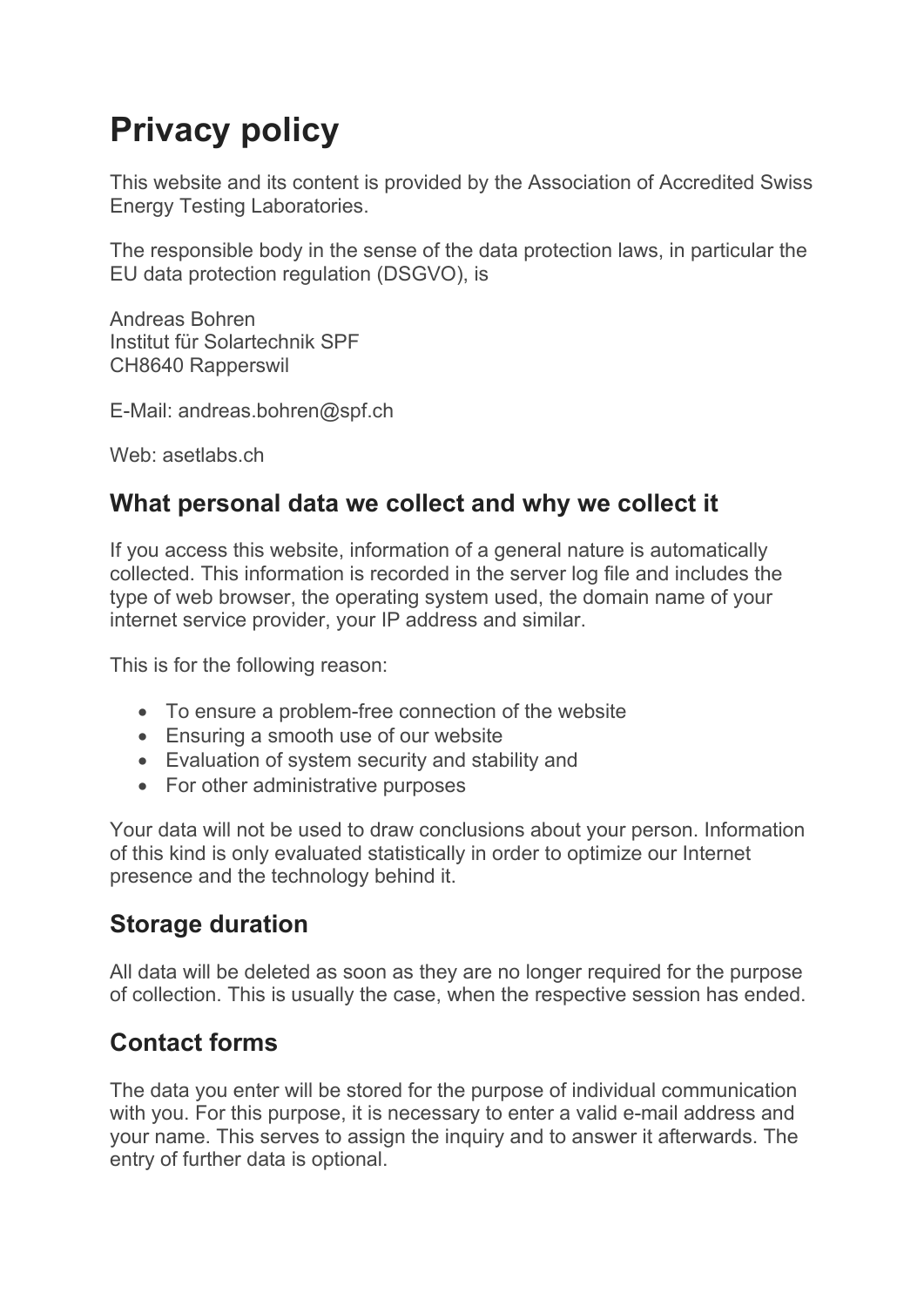# **Cookies**

Only essential cookies are placed that do not require the consent of the website visitors or a cookie banner. Information on the cookies used is available at https://support.wix.com/de/article/cookies-und-deine-website-beiwix. The cookies are deleted after 2 years at the latest.

### **Use of script libraries (Google Web Fonts)**

In order to display our content correctly and graphically appealing across browsers, we use "Google Web Fonts" from Google LLC (1600 Amphitheatre Parkway, Mountain View, CA 94043, USA; hereinafter "Google") to display fonts on this website.

The privacy policy of the library operator Google can be found here: https://www.google.com/policies/privacy/

#### **Embedded content from other websites**

Contributions on this website may contain embedded content (e.g. videos, pictures, articles etc.). Embedded content from other websites behaves exactly as if the visitor had visited the other website.

These sites may collect information about you, use cookies, embed additional third-party tracking services, and record your interaction with that embedded content, including your interaction with the embedded content if you have an account and are logged on to this site.

## **Use of Google Analytics**

This website uses Google Analytics, a web analytics service provided by Google LLC, 1600 Amphitheatre Parkway, Mountain View, CA 94043 USA (hereafter: "Google"). Google Analytics uses "cookies", which are text files placed on your computer, to help the website analyse how users use the site. The information generated by the cookie about your use of this website is usually transferred to a Google server in the USA and stored there. However, due to the activation of IP anonymization on these websites, your IP address will be shortened by Google within member states of the European Union or in other signatory states of the Agreement on the European Economic Area before. Only in exceptional cases, will the full IP address be transferred to a Google server in the USA and shortened there. On behalf of the operator of this website, Google will use this information for the purpose of evaluating your use of the website, compiling reports on website activity and providing other services relating to website activity and internet usage. The IP address transmitted by your browser within the scope of Google Analytics is not combined with other data from Google.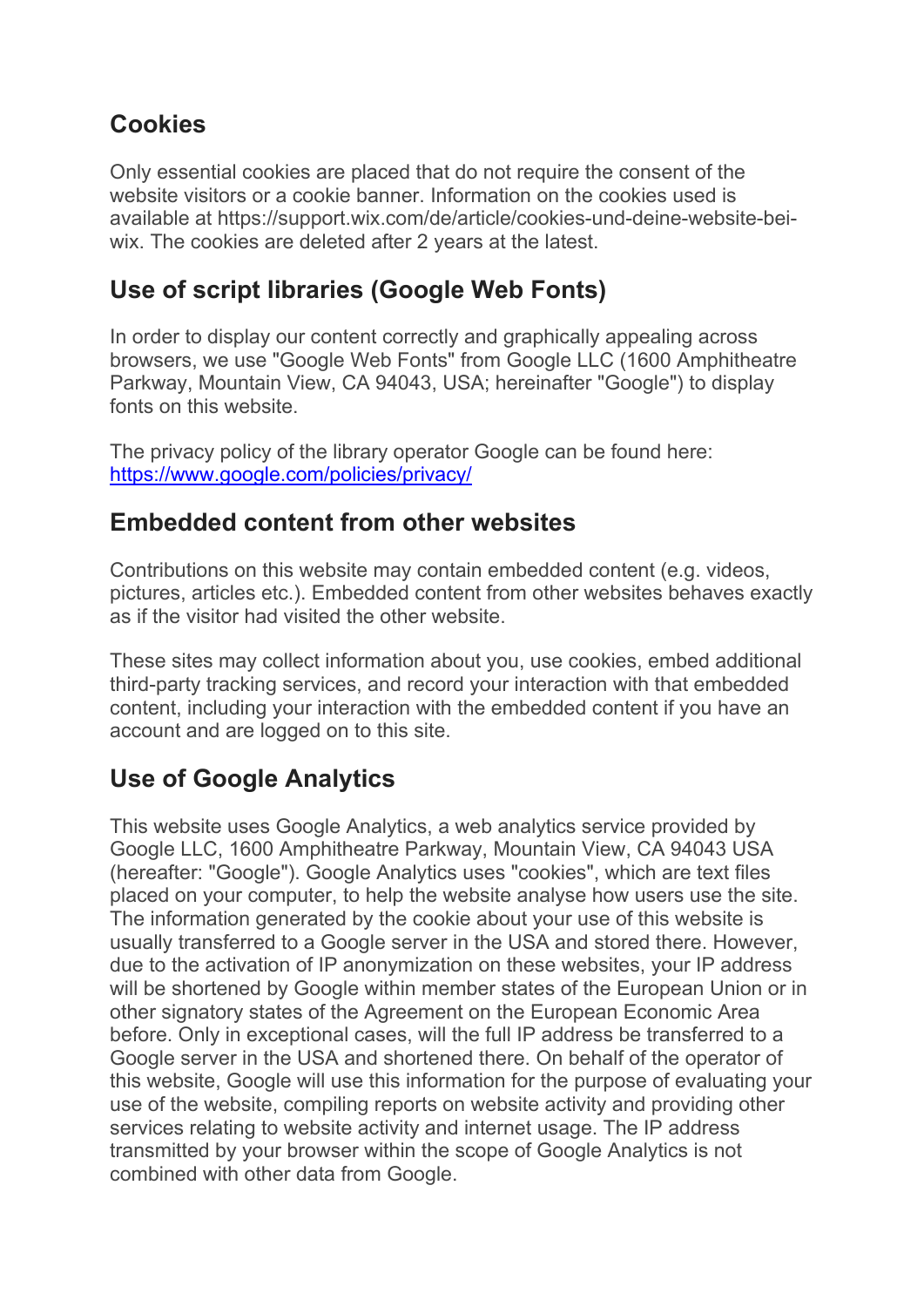The purposes of the data processing are to evaluate the use of the website and to compile reports on activities on the website. Based on the use of the website and the Internet, further related services are then to be provided.

## **Privacy policy for the use of Google Adsense**

This website does not use Google AdSense.

## **Use of Google Maps**

On this website we use the offer of Google Maps. Google Maps is operated by Google LLC, 1600 Amphitheatre Parkway, Mountain View, CA 94043, USA (hereinafter "Google"). This enables us to display interactive maps directly on the website and enables you to use the map function conveniently.

Further information about data processing by Google can be found in the Google privacy policy. You can also change your personal privacy settings in the Privacy Center.

## **YouTube-Videos**

We do not embed YouTube videos

## **How long we store your data**

All users can view, change or delete their personal information at any time. Administrators of the website can also view and change this information.

## **What are your rights with regard to your data?**

If you have used the contact form, you can request an export of your personal data from us, including all the data you have given us. In addition, you can request the deletion of all personal data that we have stored about you. This does not include data that we are required to keep due to administrative, legal or security-related necessities.

#### **Where we send your data**

Inquiries (contact form) will be forwarded exclusively to the participating laboratories.

# **Contact Information**

Please contact us for data protection-related concerns: